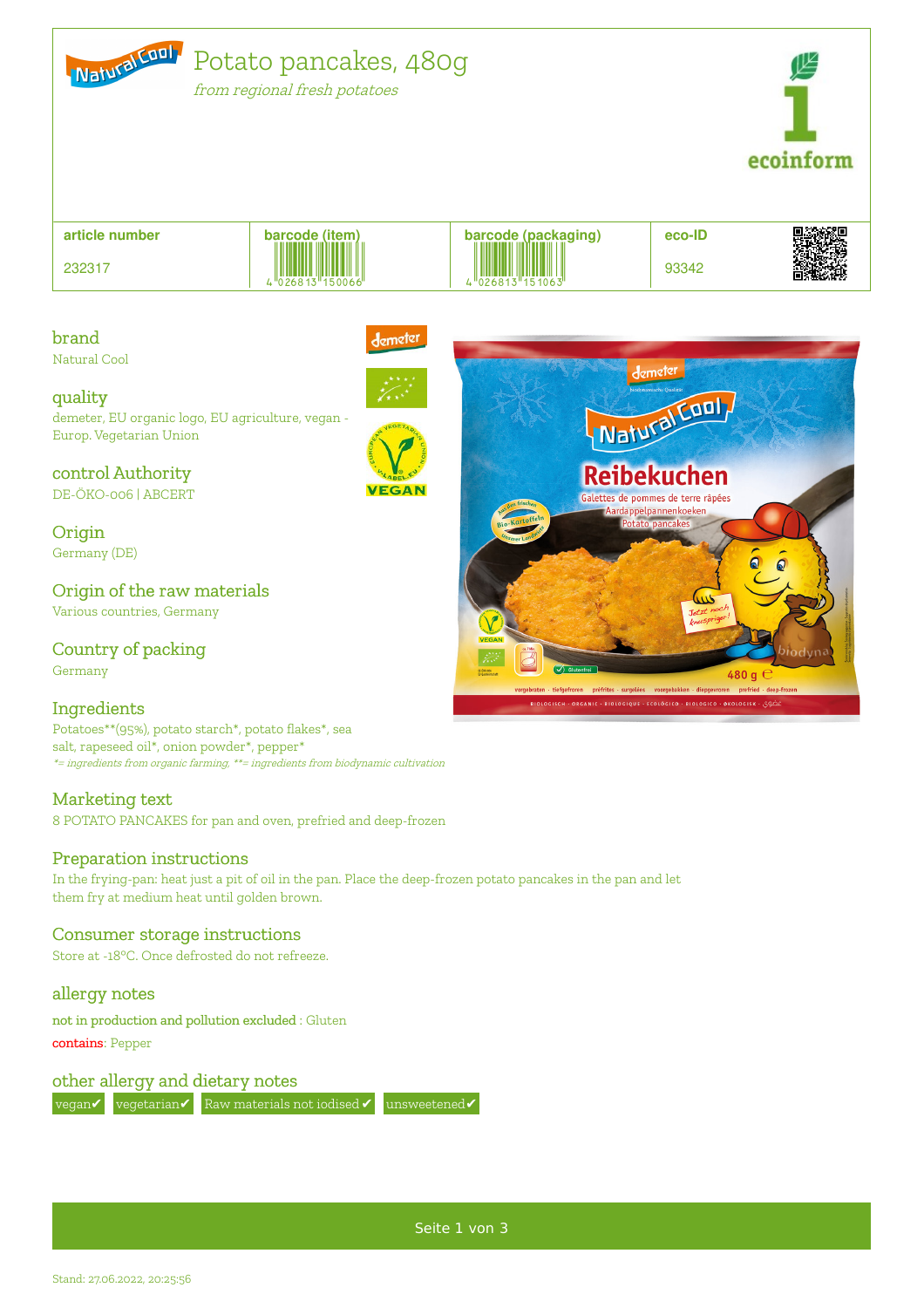

from regional fresh potatoes



| article number | barcode (item)                             | b <u>arcode (packag</u> ing)<br>11 T T T                   | eco-ID |                                 |
|----------------|--------------------------------------------|------------------------------------------------------------|--------|---------------------------------|
| 232317         | THE<br><u>HII HII H</u><br>"026813"150066" | <b>THE REAL PROPERTY</b><br>$\cdot$ "026813"151063"<br>Lı. | 93342  | ■ 3388200<br>文化の第2巻<br>■ 338438 |

### category-specific information

#### Quality

### Further legal information

# Compulsory label information

and the following. Fully accepted organic product according to applicable EU Organic Regulation. GMO: The products do not contain genetically modified raw materials or genetically modified organisms since it is processed according to applicable EU Organic Regulation. Unintentional genetic modifications that enter the food in traces during cultivation, production, placing on the market or handling are not taken into account. Therefore it is not mandatory to label the products according the Council Regulation (EC) No 1829/2003 and (EC) No 1830/2003.

#### Legal information

### nutritional values & analytical results per 100 g

| ${\bf Carbo} {\bf hydrates}. \label{thm:1}$                        |  |
|--------------------------------------------------------------------|--|
|                                                                    |  |
|                                                                    |  |
| Protein $1,8,9$                                                    |  |
|                                                                    |  |
| determining the nutritional values by <b>manufactures</b> analysis |  |

#### information on consumer unit